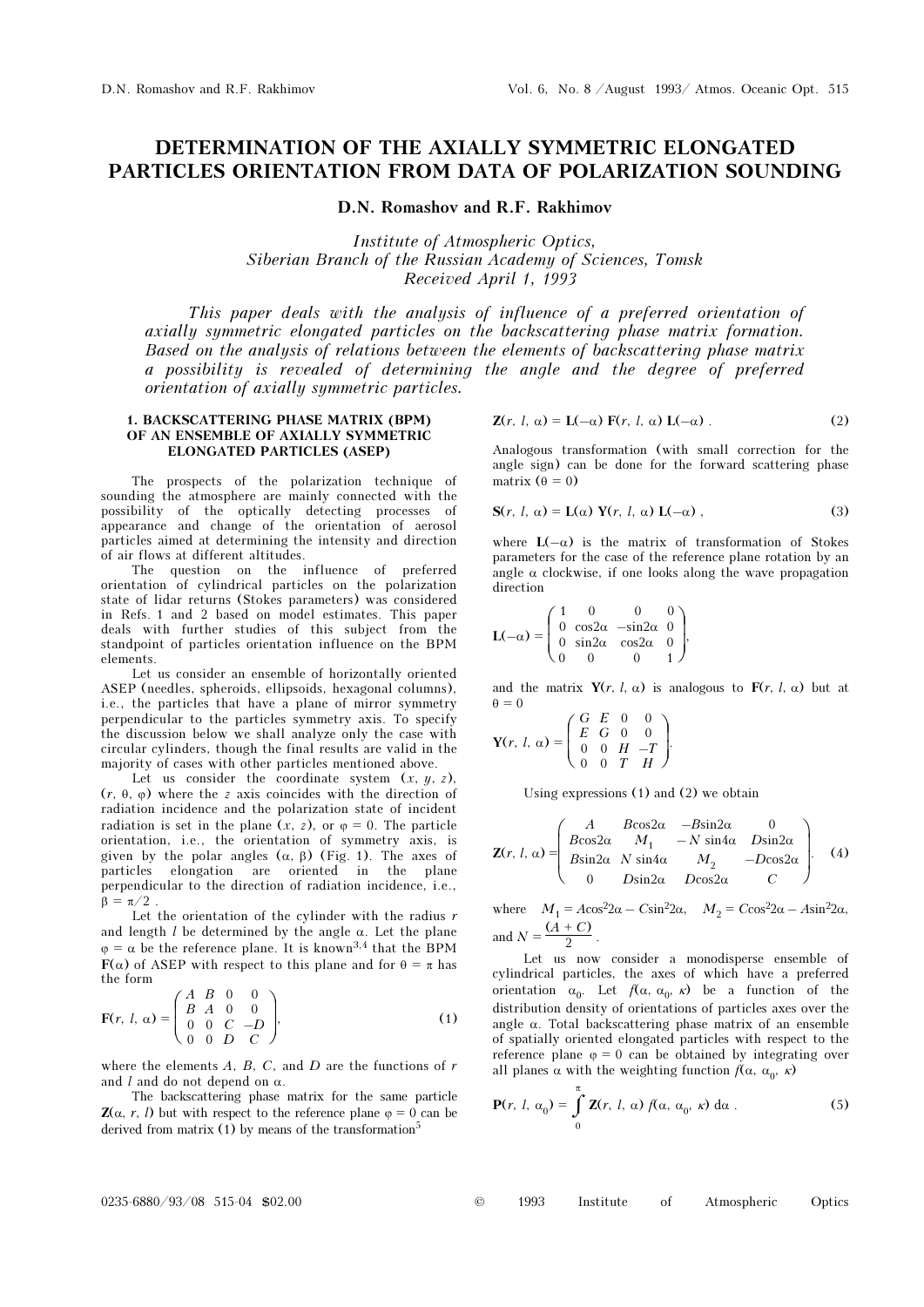Let us determine the distribution of particle axes orientations over the angle  $\alpha$  via the Mises distribution function<sup>6</sup>

$$
f(\alpha, \alpha_0, \kappa) = \exp[\kappa \cos(2(\alpha - \alpha_0))/\pi I_0(\kappa)] \tag{6}
$$

where  $J_0(\kappa)$  is the modified zero–order Bessel function of the first kind. Mises distribution is a single peaked function symmetrical with respect to the point  $\alpha_c = \alpha_0 \pmod{\pi}$ . The greater is  $k$ , the narrower is the distribution around the mode. The distribution density function has two inflection points

$$
\alpha_b = \alpha_0 \pm 1/2 \arccos\left(\frac{1}{2\kappa} + \sqrt{1 + \frac{1}{4 \kappa^2}}\right)
$$

in the interval  $(\alpha_0 - \pi/2, \alpha_0 + \pi/2)$ .

Note that the density function of normal distribution  $N(\mu, \sigma)$  has the inflection points at  $\alpha = \mu \pm \sigma$ . Thus, the value  $\alpha_k = \alpha_b - \alpha_0$  is a measure of particle orientations spread around the direction  $\alpha_0$ .

After integration of Eq. (5) and using Eqs. (4) and (6) we obtain for the elements of BPM  $P(r, l, \alpha_0)$  of an ensemble of polyoriented particles

$$
\begin{pmatrix} A & i_{1}B\cos 2\alpha_{0} & -i_{1}B\sin 2\alpha_{0} & 0 \\ i_{1}B\cos 2\alpha_{0} & U + i_{2}N\cos 4\alpha_{0} & -i_{2}N\sin 4\alpha_{0} & i_{1}D\sin 2\alpha_{0} \\ i_{1}B\sin 2\alpha_{0} & i_{2}N\sin 4\alpha_{0} & -U + i_{2}N\cos 4\alpha_{0} & -i_{1}D\cos 2\alpha_{0} \\ 0 & i_{1}D\sin 2\alpha_{0} & i_{1}D\cos 2\alpha_{0} & C \end{pmatrix},
$$
\n(7)

where  $U = \frac{(A - C)}{2}$ ,  $i_1(\kappa) = \frac{I_1(\kappa)}{I_0(\kappa)}$  $\frac{1}{I_0(\kappa)}$ ,  $i_1(\kappa) =$  $I_2(\kappa)$  $\frac{1}{I_0(\kappa)}$ ,  $I_0$ ,  $I_1$ ,  $I_2$ 

are the modified zero–, first–, and second–order Bessel functions of the first kind, respectively.



FIG. 1. Geometry of light scattering by an arbitrarily oriented circular cylinder.

All the above considerations have been undertaken for the case of an ensemble of polyoriented elongated cylindrical particles with fixed size  $l$  and  $r$ . In the case of elongated particles we have  $l \gg r$ , and therefore it is physically correct to suppose that the particles of such a shape but different size take, under the action of

horizontal air flows, approximately the same orientation, i.e., the particle size distribution is independent of the particle orientation distribution function. In this case the elements of BPM of a polydisperse ensemble of particles are usually estimated by averaging over the size spectrum with the weighting function  $q(r, l)$ 

$$
\overline{\mathbf{P}}(\alpha_0) = \int_{l_1}^{l_2} \int_{r_1}^{r_2} \mathbf{P}(r, l, \alpha_0) g(r, l) \, \mathrm{d}l \, \mathrm{d}r \,. \tag{8}
$$

Thus, the dependence on  $\alpha_0$  is the same as that for a monodisperse ensemble

$$
\overline{\mathbf{P}}(\alpha_0) = \begin{pmatrix}\n\overline{A} & i_1 \overline{B} \cos 2\alpha_0 & -i_1 \overline{B} \sin 2\alpha_0 & 0 \\
i_1 \overline{B} \cos 2\alpha_0 & \overline{U} + V & -i_2 \overline{N} \sin 4\alpha_0 & i_1 \overline{D} \sin 2\alpha_0 \\
i_1 \overline{B} \sin 2\alpha_0 & i_2 \overline{N} \sin 4\alpha_0 & -\overline{U} + V & -i_1 \overline{D} \cos 2\alpha_0 \\
0 & i_1 \overline{D} \sin 2\alpha_0 & i_1 \overline{D} \cos 2\alpha_0 & \overline{C}\n\end{pmatrix}
$$
\n(9)

where  $\overline{N} = (\overline{A} + \overline{C})/2$ ,  $\overline{U} = (\overline{A} - \overline{C})/2$ , and  $V = i_2 \overline{N} \cos 4\alpha_0$ .

The scattering phase matrix  $\overline{S}(\alpha_0)$  for the case of<br>
and scattering has the form<br>  $\overline{G}$   $i_1 \overline{E} \cos 2\alpha_0$   $-i_1 \overline{E} \sin 2\alpha_0$  0 forward scattering has the form –

The scattering phase matrix 
$$
S(\alpha_0)
$$
 for the case of  
forward scattering has the form  

$$
\overline{G} = i_1 \overline{E} \cos 2\alpha_0 - i_1 \overline{E} \sin 2\alpha_0 - 0
$$

$$
i_1 \overline{E} \cos 2\alpha_0 - K - i_2 W \cos 4\alpha_0 - i_2 W \sin 4\alpha_0 - i_1 \overline{T} \sin 2\alpha_0
$$

$$
-i_1 \overline{E} \sin 2\alpha_0 - i_2 W \sin 4\alpha_0 - K + i_2 W \cos 4\alpha_0 - i_1 \overline{T} \cos 2\alpha_0
$$

$$
0 - i_1 \overline{T} \sin 2\alpha_0 - i_1 \overline{T} \cos 2\alpha_0 - \overline{H}
$$
(10)

where  $K = (\overline{H} + \overline{G})/2$ ,  $W = (\overline{H} - \overline{G})/2$ .

In our further discussion we shall omit the averaging bar above the matrices and their elements while meaning, at the same time, that we deal with polydisperse ensembles. Note also that

$$
\lim_{\kappa \to 0} i_{1,2}(\kappa) = 0,\tag{11}
$$

as a result, Mises distribution becomes uniform, and the BPM takes the diagonal form

$$
P = \begin{pmatrix} A & 0 & 0 & 0 \\ 0 & U & 0 & 0 \\ 0 & 0 & U & 0 \\ 0 & 0 & 0 & C \end{pmatrix},
$$
 (12)

what well agrees with the known conclusion drawn in Ref. 3.

#### 2. THE TECHNIQUE FOR DETERMINATION OF THE ANGLE OF PREFERRED ORIENTATION AND OF THE DEGREE OF ASEP ORIENTATION

From matrix (9) we can derive the following calculational relationships between the elements of BPM and distribution parameters  $\alpha_0$  and  $\kappa$ .

$$
P_{11} - P_{22} = P_{44} - P_{33} ; \t\t(13)
$$

$$
\cot 2\alpha_0 = -\frac{P_{12}}{P_{13}}, \quad \cot 2\alpha_0 = -\frac{P_{34}}{P_{24}};
$$
 (14)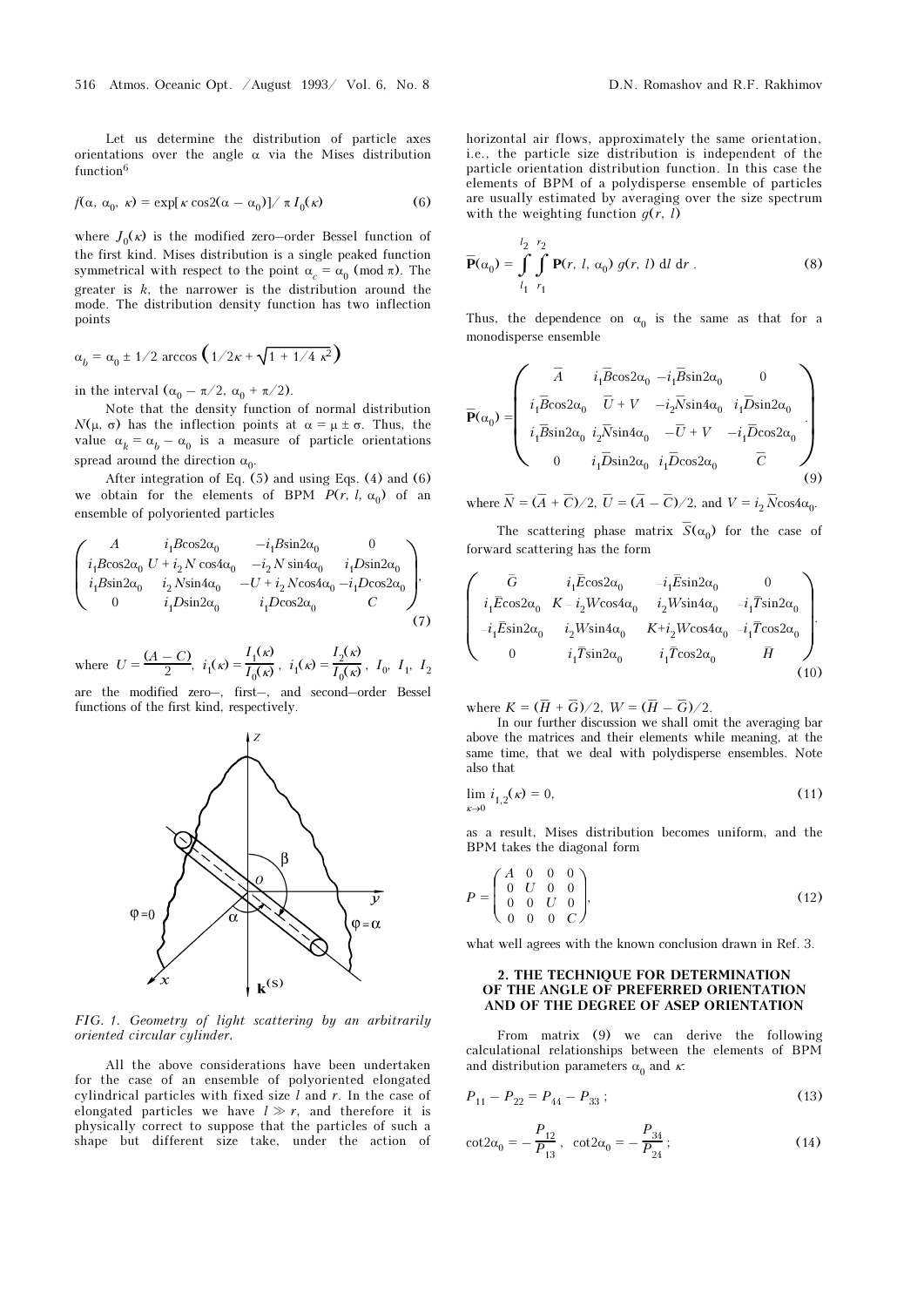$$
i_2(\kappa) = \frac{(P_{22} + P_{33})}{(P_{11} + P_{44}) \cos 4\alpha_0}; \quad \alpha_0 \neq \frac{\pi}{8}, \frac{3\pi}{8}, \frac{5\pi}{8}, \frac{7\pi}{8}; \tag{15}
$$

$$
i_2(\kappa) = \frac{2P_{32}}{(P_{11} + P_{44}) \sin 4\alpha_0}; \quad \alpha_0 \neq 0, \frac{\pi}{2}, \frac{\pi}{4}, \frac{3\pi}{4}. \quad (16)
$$

Relation (13) can serve as a criterion of the BPM measurement correctness. The validity of this criterion can be shown not only for elongated particles but also for particles of an arbitrary shape.

Relationships (14) make it possible to estimate the angle of preferred orientation of particles. However, it often occurs in measurement practice so that the values  $P_{12}$  and  $P_{13}$  or  $P_{34}$ and  $P_{24}$  are close to zero. Therefore, it is advisable to use in such cases, for determination of  $\alpha_0$ , the elements that essentially differ from zero. Taking into account that  $\alpha_0$  varies in the interval  $(0 - \pi)$  from (14) we obtain two values of  $\alpha_0$ that differ by  $\pi/2$ 

$$
\alpha_0^1 = \frac{1}{2} \arccot \left( -\frac{P_{12,34}}{P_{13,24}} \right);
$$
  

$$
\alpha_0^2 = \frac{1}{2} \arccot \left( -\frac{P_{12,34}}{P_{12,34}} \right) + \frac{\pi}{2} .
$$
 (17)

For the sake of simplicity of determining  $\alpha_0$  one should take into account that for the infinite cylinders with the axes laying in the scattering plane the elements of BPM (1) B and  $D$  are negative.

If  $P_{12} > 0$   $(P_{43} > 0)$  then  $\pi/4 < \alpha_0 < 3\pi/4$ . In the opposite case of  $P_{12} < 0$  ( $P_{43} < 0$ ) we have  $0 < \alpha_0 < \pi/4$  or  $3\pi/4 < \alpha_0 < \pi$ .

Relationships (15) and (16) complement each other and are useful for estimating the degree of particles orientation. To do this, it is sufficient to make a table of the function  $i_2(\kappa)$  in the interval  $(0 - 10)$  (since  $i_2(0) = 0$  and  $i_2(10) \approx 1$ ) in order to estimate the parameters  $\kappa$  and  $\alpha_{\kappa}$  of the Mises distribution by the calculated function  $i_2(\kappa)$ . These parameters determine the degree of particle axes spread around  $\alpha_0$ . Since the sum  $P_{11} + P_{44}$  does not depend on the orientation type, it follows from (15) and (16) that the orientation degree is directly proportional either to  $P_{22} + P_{23}$  or to  $P_{32}$ . And, as it is seen from the elements of matrix (4), relationships (15) and (16) are reduced to the equality  $i_2(x) = 1$  in the case of strictly oriented particles.

The statement by the authors of Ref. 7 that one can use the value  $\sqrt{1 - S_4^2}$  for estimating the degree of orientation seems to be incorrect. Here  $S_4$  is the fourth normalized Stokes parameter of scattered radiation in the case when medium is irradiated by circularly polarized radiation and measurements are being done at the scattering angles  $\theta \approx 10$  and 170°. In fact, the value  $S<sub>4</sub>$  for circularly polarized incident radiation characterizes  $(P_{14} \mp P_{44})$ , where  $P_{14}$  is a zero valued element of the scattering phase matrix, and, according to the conclusions drawn by the authors and as it follows from our results [see expressions (9) and (10)]  $P_{44}$  does not depend on the particles orientation. For this reason the change of this value recorded by the authors in their measurements is evidently connected with the change of the degree of particles nonsphericity under the action of orienting magnetic field but not of the orientation itself.

### 3. PROPERTIES OF THE ASEP BPM

Measurements of the backscattering phase matrix of essentially nonspherical aerosol particles are known primarily from laboratory investigations. Nevertheless, it is useful to compare our results with the data for elongated circular cylinders of  $\gamma$ –Fe<sub>2</sub>O<sub>3</sub> presented in Ref. 7.

The following theoretical conclusions that can be drawn from our results are in a good agreement with the data from Ref. 7:

(a)  $P_{14} = 0$  for all  $\alpha_0$ ,

(b)  $P_{44}$  does not depend on  $\alpha_0$ , and  $P_{33}$  depends on  $\alpha_0$ , (c) for  $\alpha_0 = 0$  the BPM has the form

$$
\mathbf{P}(0) = \begin{pmatrix} A & i_1B & 0 & 0 \\ i_1B & U + i_2N & 0 & 0 \\ 0 & 0 & -U + i_2N & -i_1D \\ 0 & 0 & i_1D & C \end{pmatrix}.
$$
 (18)

The BPM for  $\alpha_0 = \pi/2$  has analogous structure. The difference is that the elements  $P_{12} (P_{21})$  and  $P_{34} (P_{43})$  change sign. At the beginning of their article the authors of Ref. 7 arrived at the same conclusion, but when analyzing the behavior of  $P_{12}$  they concluded that this element of BPM was negative for all  $\alpha_0$ .

Among other most interesting results following from the view of BPM one can point out the following:

(a) For  $\alpha_0 = \pi/4$  the BPM has the form

$$
P\left(\frac{\pi}{4}\right) = \begin{pmatrix} A & 0 & -i_1B & 0 \\ 0 & U - i_2N & 0 & i_1D \\ i_1B & 0 & -U - i_2N & 0 \\ 0 & i_1D & 0 & C \end{pmatrix}.
$$
 (19)

The BPM for  $\alpha_0 = 3\pi/4$  has the similar structure. Difference is that the elements  $P_{13}$  ( $P_{31}$ ) and  $P_{24}$  ( $P_{42}$ ) have opposite signs.

(b) For  $\alpha_0 = \pi/8$  the BPM has the form

$$
P\left(\frac{\pi}{8}\right) = \begin{pmatrix} A & \frac{\sqrt{2}}{2}i_1B & -\frac{\sqrt{2}}{2}i_1B & 0\\ \frac{\sqrt{2}}{2}i_1B & U & -i_2N & \frac{\sqrt{2}}{2}i_1D\\ \frac{\sqrt{2}}{2}i_1B & i_2N & -U & -\frac{\sqrt{2}}{2}i_1D\\ 0 & \frac{\sqrt{2}}{2}i_1D & \frac{\sqrt{2}}{2}i_1D & C \end{pmatrix}.
$$
 (20)

For  $\alpha_0 = 5\pi/8$  the BPM is similar, only the elements  $P_{13}(P_{31})$ ,  $P_{24}(P_{42})$ ,  $P_{12}(P_{21})$ , and  $P_{34}$   $(P_{43})$  have opposite signs.

(c) For  $\alpha_0 = 3\pi/8$  the BPM has the form

$$
P\left(\frac{3\pi}{8}\right) = \begin{pmatrix} A & -\frac{\sqrt{2}}{2}i_1B & -\frac{\sqrt{2}}{2}i_1B & 0\\ -\frac{\sqrt{2}}{2}i_1B & U & i_2N & \frac{\sqrt{2}}{2}i_1D\\ \frac{\sqrt{2}}{2}i_1B & -i_2N & -U & \frac{\sqrt{2}}{2}i_1D\\ 0 & \frac{\sqrt{2}}{2}i_1D & -\frac{\sqrt{2}}{2}i_1D & C \end{pmatrix}
$$
  
(21)